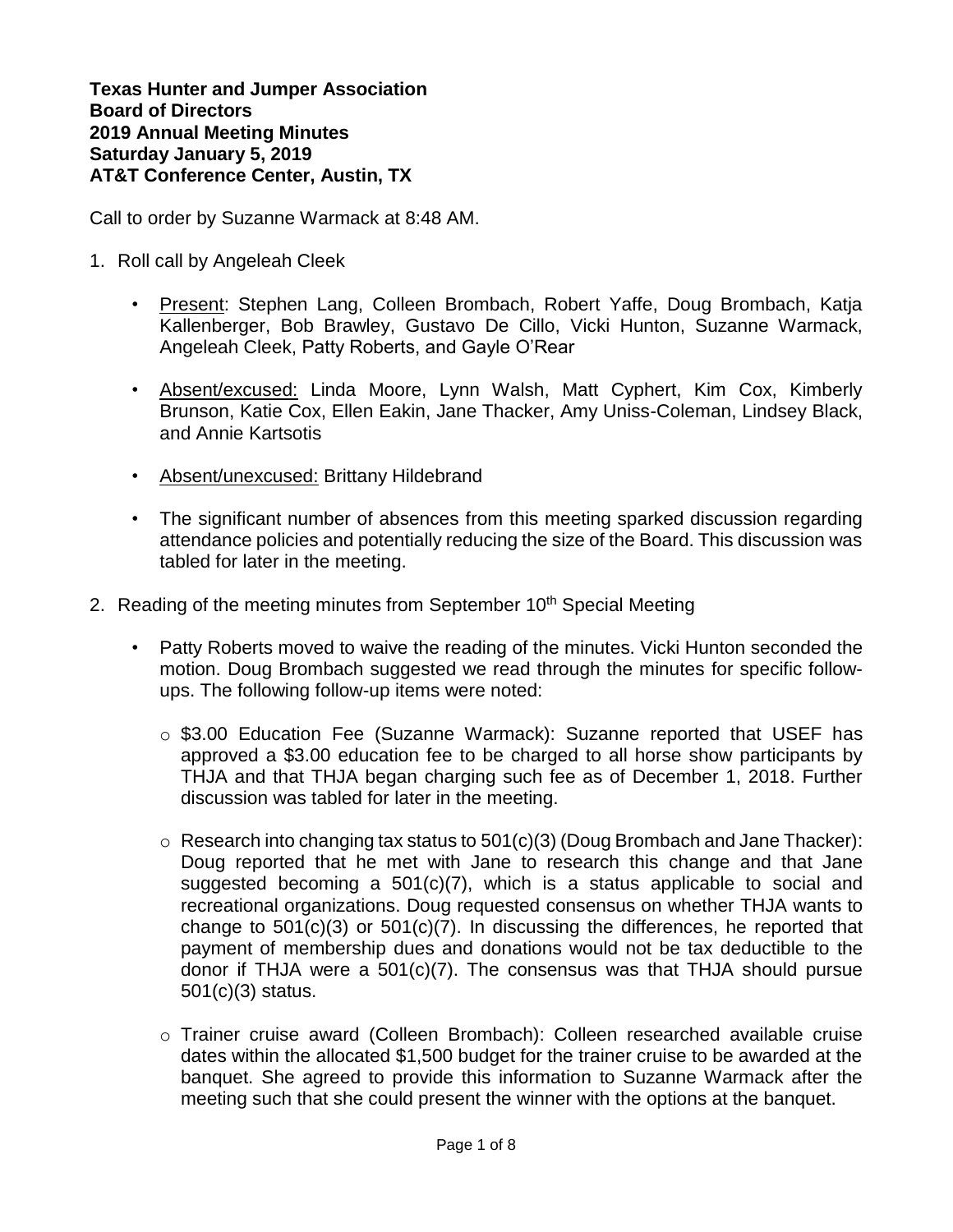- o Research into the benefits of THJA recognizing out-of-state shows (Patty Roberts and Bob Brawley): Per an email sent to the Board prior to the meeting, Patty and Bob completed research on this subject and determined that limitations and concerns may outweigh the benefits. Further discussion and alternative suggestions were tabled for later in the meeting.
- In addition to the above follow-up items, Patty Roberts noted that when THJA loses an officer during the year (as Jessica Harries resigned prior to the September Special Meeting) there should be a special election to ensure the officer position is filled immediately.
- Colleen Brombach suggested that follow up items be included in future meeting agendas. All were in agreement.
- 3. Report of the Treasurer
	- Doug Brombach requested that the title of this agenda item be changed from Report of the Finance Committee to Report of the Treasurer as there has not been a meeting of the Finance Committee in quite some time.
	- Linda Moore was not in attendance, but she provided financial report handouts. Linda also reported via text message that THJA has collected \$756 referable to the new Education Fee to date.
	- Patty Roberts stated that she felt THJA threw the December horse shows under the bus regarding the new \$3.00 Education Fee. She felt that there was poor communication to both the membership and the horse shows about the fee and that there is a general lack of clarity surrounding its purpose. Suzanne Warmack and Robert Yaffe agreed to ensure that thorough communications are issued on the purpose and intended use of the fee when all details surrounding this topic are finalized.
	- Vicki Hunton suggested that THJA send a survey to its members (and potential members) requesting their feedback on benefits they would like to see THJA offer its members. All were in favor. The Membership Committee was tasked with assembling and distributing this survey.
	- Doug Brombach moved that THJA recognize year end awards for 2019 for the Short and Long Stirrup divisions. To promote this new offering, all participants at THJA shows will receive points and be recognized without THJA membership effective January 1, 2019. Patty Roberts seconded the motion. Gayle O'Rear abstained. All others were in favor.
	- Additional ideas were discussed including: recognizing the opportunity classes and the baby green division; the possibility of adding "owner rider" awards; a THJA Finals horse show similar to the USHJA Zone Finals where participants wear a colored armband; and potential alliance memberships with local horse show organizations. Bob Brawley suggested the formation of an ad hoc committee to investigate these potential outreach programs.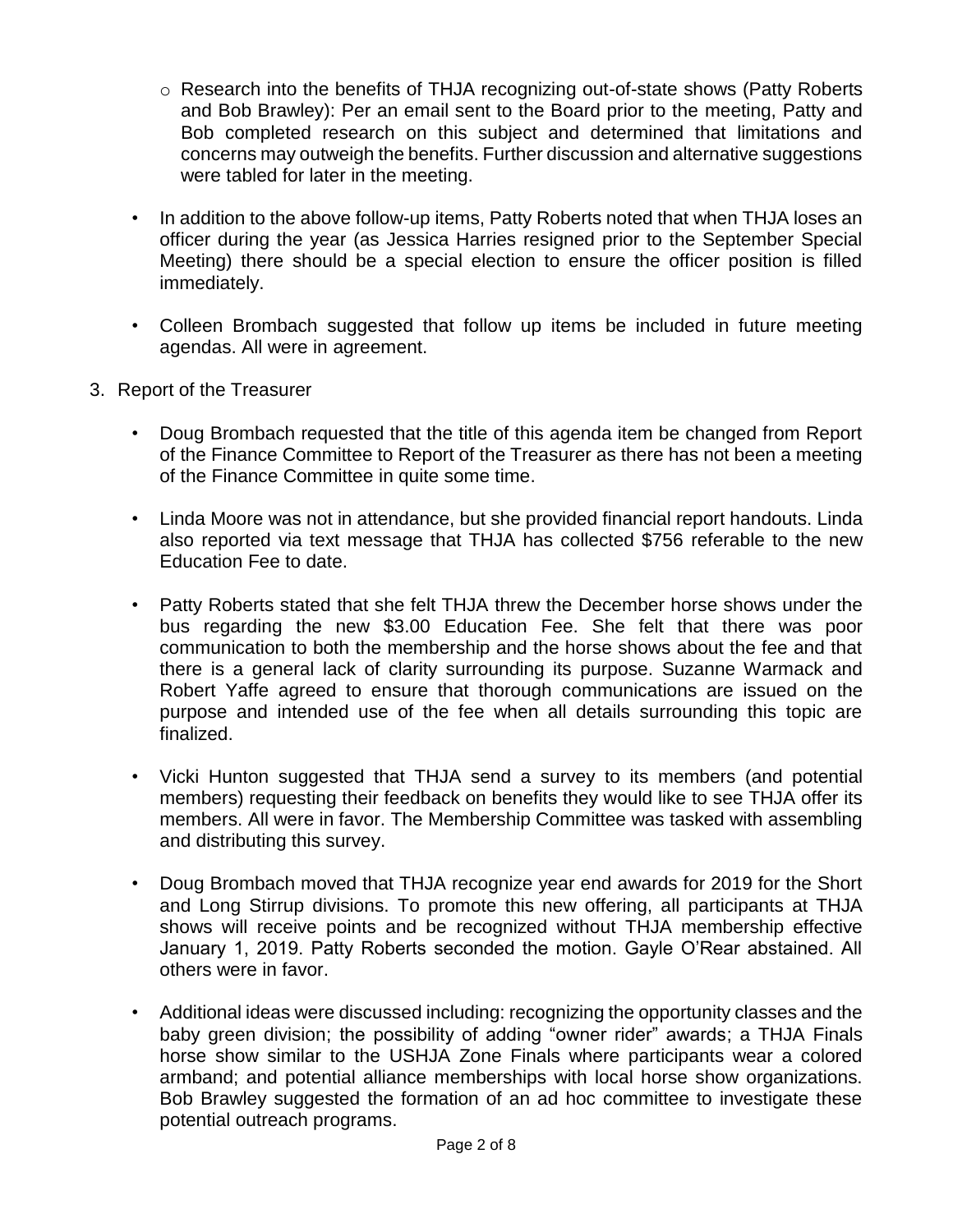- Doug Brombach nominated Bob Brawley to be chair of an ad hoc Outreach Committee and suggested that Bob select his committee members. Suzanne Warmack, as President, agreed to the formation of the ad hoc committee. Bob Brawley selected Suzanne Warmack, Patty Roberts, Doug Brombach, and Colleen Brombach as members of the ad hoc committee. The Committee agreed to research the potential outreach programs and present a plan to the Board for a vote via telephone conference on Monday, February 4<sup>th</sup> at 12:00 PM. Angeleah Cleek agreed to send a calendar invitation. Subsequent to the February 4<sup>th</sup> vote, the ad hoc Outreach Committee will work with the Rule Book Committee to make any necessary amendments or additions to the THJA Rules and/or Bylaws.
- 4. Report of the Rule Book Committee
	- Jane Thacker was not in attendance, but she provided confirmation prior to the meeting that all planned rule book updates had been made.
	- Robert Yaffe requested clarification on whether USET medal participation counts toward the THJA Medal. The consensus was that the USET does count toward the THJA Medal.
	- Based on discussion earlier in the meeting, the Rule Book Committee was tasked with revisiting the Bylaws related to Board of Director absences and the enforcement of such Bylaws.
	- Stephen Lang requested clarification as to whether Directors Emeritus receive invitations to the meetings. Angeleah Cleek agreed to invite the Emeritus Directors in the future but noted that she will need contact information for certain of the Emeritus Directors.
- 5. Report of the Nominating Committee by Katja Kallenberger
	- Confirmation of new board members:
		- o Annie Kartsotis to fill position 23AL expiring 2019
		- o Gustavo De Cillo to fill position 9S expiring 2020
	- Additional vacant positions:
		- o Stephen Lang (position 1C) has moved to Emeritus status effective 01/01/19
		- o Gayle O'Rear (position 24AL) to move to Emeritus status effective 01/05/19
	- Katja Kallenberger nominated the following potential candidates: Jennifer Devening, Mark Drosos, Sharon Soderquist, and Stephanie Cook. She agreed to work with Robert Yaffe to prepare a member voting ballot to fill the vacant positions. It was noted that this should be done in conjunction with the Rule Book Committee, which had been tasked with examining the size of the Board.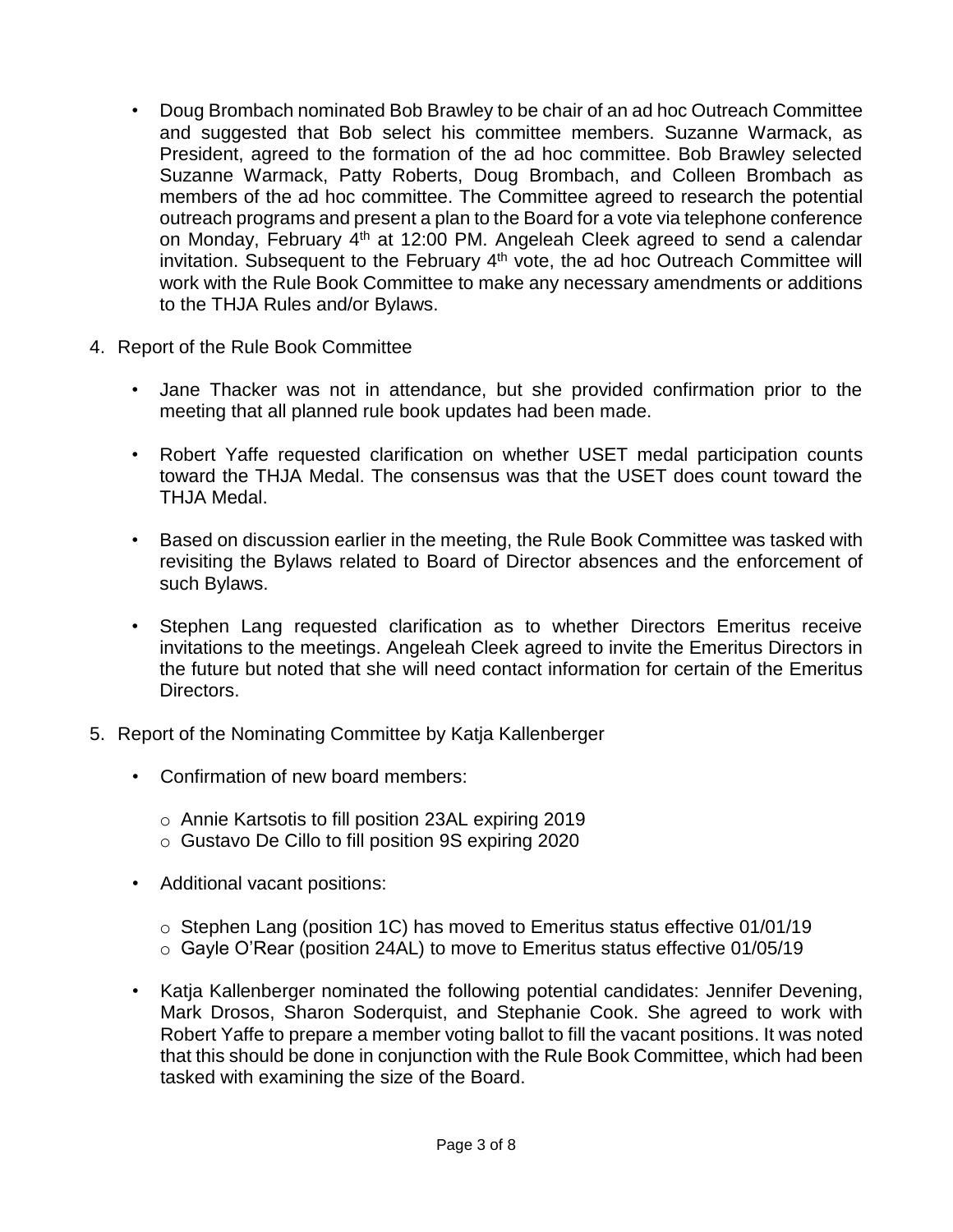- Stephen Lang moved that Suzanne Warmack move from position 15AL to position 1C to fill his vacant Central Zone position and that Lindsey Black move from position 22AL to position 15AL. Gayle O'Rear seconded the motion. All were in favor. As a result, positions 22AL and 24AL are now the vacant positions.
- Proposal from junior members, Brooke Brombach and Megan Winborne
	- o Two junior THJA members joined the meeting to present their proposal to be considered for the positions of non-voting Junior Directors on the Board. They proposed that as Junior Directors they would like to develop a THJA merchandise/souvenir booth to be manned by the Junior Directors at horse shows to promote membership. They also suggested THJA junior Instagram and Snapchat accounts to increase social media presence.
- Doug Brombach moved that THJA amend its bylaws to allow two non-voting Junior Director positions to be filled by Brooke Brombach and Megan Winborne. Bob Brawley seconded the motion. All were in favor.
- Doug Brombach moved further that the Junior Directors create THJA Junior Instagram and Snapchat accounts. Such accounts will be monitored by a Director, and usernames and passwords will be provided to the Executive Committee. Doug nominated Angeleah Cleek to be the monitoring Director. Katja Kallenberger seconded his motion. All were in favor.
- 6. Report of the Prize List Review Committee by Gayle O'Rear
	- The Prize List Review Committee did not have items for discussion.
- 7. Report of the Exhibitor Show Standards Committee by Colleen Brombach
	- Colleen Brombach indicated she had not received feedback other than the previously discussed feedback regarding the \$3.00 Education Fee.
	- Doug Brombach mentioned a conversation he had with a member regarding the member's experience handling a point discrepancy and the process for resolving discrepancies. In conjunction of his explanation of this conversation, Doug suggested that THJA give a 14 or 30 day grace period from sending notice of a discrepancy for the member to resolve the issue. Robert Yaffe explained that while THJA generally works with members who proactively remedy clerical errors, he feels strongly that THJA should strictly adhere to its policy of not awarding points retroactively. All were in agreement. The group also discussed potentially sending out additional reminders to members and making a checklist of "to-dos" for joining and registering horses.
- 8. Report of the Sponsorship Committee by Patty Roberts
	- The Sponsorship Committee did not have any items for discussion.
	- Suzanne Warmack determined that the Sponsorship Committee would be renamed the Sponsorship & Education Committee and that the Sponsorship & Education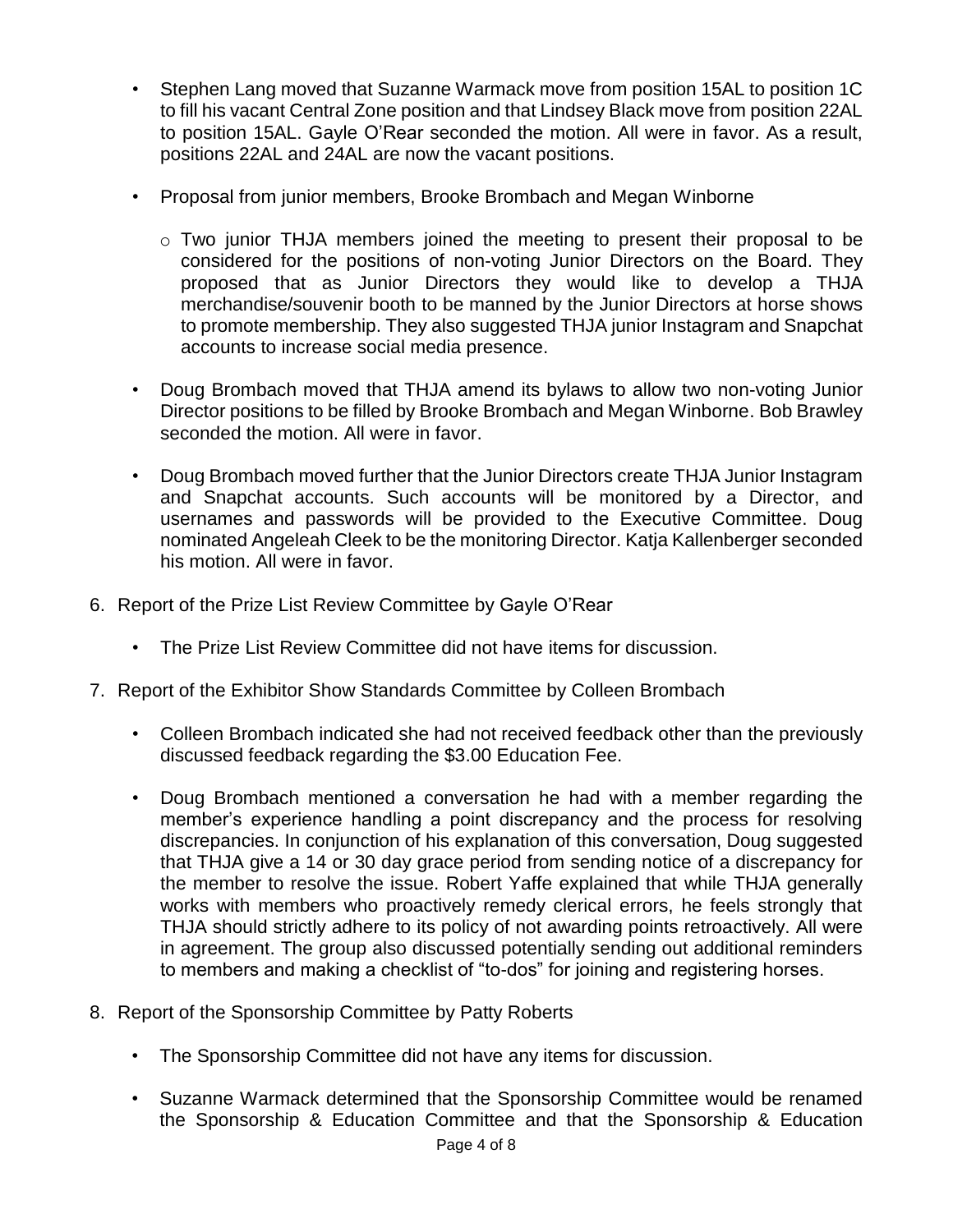Committee is tasked with determining how funds received from the \$3.00 Education Fee will be allocated.

- 9. Report on the website and information systems by Robert Yaffe
	- Robert Yaffe did not have any items to report on the website and information systems; however, he reported that 2018 was the first year in recent history that no members had contested their points with THJA.
- 10. Report on USEF and USHJA News by Patty Roberts and Colleen Brombach
	- Colleen Brombach noted that there was discussion at the USHJA Annual Meeting regarding reverting the "Green" divisions back to the previous "Pre-Green," "First Year Green," etc. nomenclature and previous rules for these divisions. However, USEF determined that such changes should be in effect for a longer period of time before being considered for reversion.
	- Colleen Brombach and Patty Roberts also noted that safety was a major topic at the USHJA Annual Meeting and reminded that beginning this show year all adult members of USEF are now required to complete the Safe Sport training. Colleen Brombach also reported that there was discussion at the USHJA Annual Meeting about having juniors complete the Safe Sport training in the future.
	- Patty Roberts reported that proposed rule changes related to safety included the following:
		- o Certain level competitions being required to publish information about the mileage to the nearest hospitals with emergency care and Level 1 Trauma Centers;
		- o Certain level competitions having higher level medical staff onsite; and
		- o Updates to the equitation rules regarding certain inhumane practices which are currently specified in the hunter rules but not in the equitation rules.
- 11. Report of the Membership Committee
	- While the Membership Committee did not have any items to report, per discussion earlier in the meeting, the Membership Committee was tasked with creating and executing a member survey. The Junior Directors agreed to join the Membership Committee to assist with the survey.
- 12.Report on the THJA Annual Awards Banquet by Suzanne Warmack
	- Suzanne Warmack reported on the status of the 2019 Annual Awards Banquet. Suzanne also presented the inaugural issue of the THJA News to be launched at the banquet. She reported that THJA made a profit of approximately \$1,500 on the first issue of the THJA News.
	- Doug Brombach mentioned that he received a letter from THJA stating that THJA would not be mailing awards. He expressed that he felt this did not send a good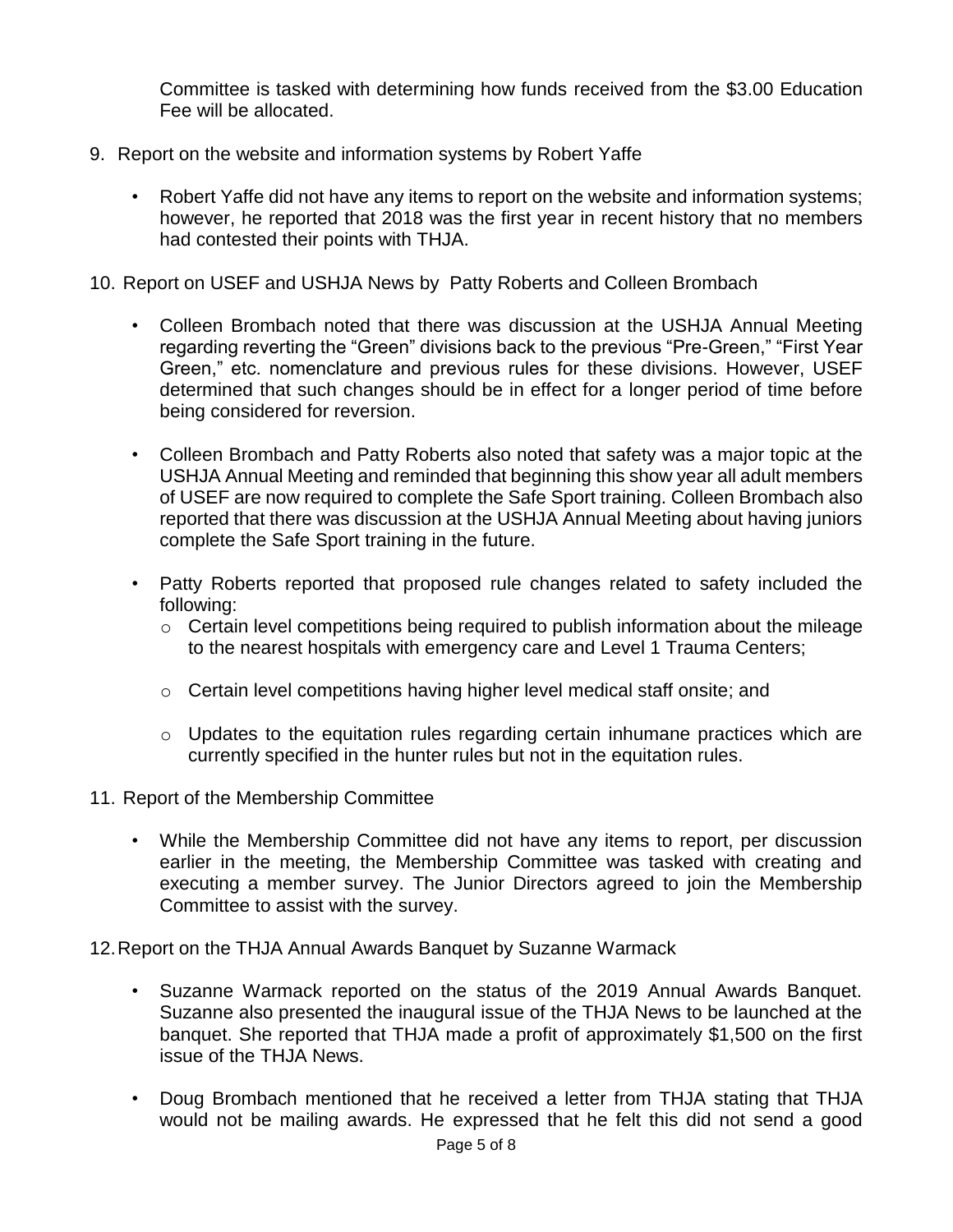message to the members. The consensus was that this message should be worded in a more member-friendly manner in the future. Suzanne Warmack indicated that the awards would be available for pickup at Great Southwest Equestrian Center. The Junior Directors agreed to assist in communicating this information and distributing the awards.

- Based on discussion earlier in the meeting, there was some concern regarding the length of the banquet, especially given the THJA is considering recognizing additional divisions. Ideas to resolve this issue were discussed, including: using ticket purchases and RSVPs to determine which awards are announced; certain awards being placed on a board or table near the stage rather than announced; and certain awards, such as the professional awards, being announced during the cocktail hour.
- Patty Roberts indicated that she felt that having the banquet in a consistent location with consistent management may help it improve. She suggested that THJA consider a two year banquet location and management rotation. Gustavo De Cillo shared this sentiment and also suggested that THJA consider hosting a banquet concurrent with a horse show.
- THJA members and trainers, Susan and Bill McMorris, were in attendance listening to the meeting. At this time, Susan requested a chance to make some comments. She stated that her observation is that THJA's membership has been declining since USEF stopped allowing THJA to charge non-member fees. She feels that many horse show participants are not even aware of THJA and that, as a result, the banquet is no longer as special an occasion as it once was. From her perspective, she believes that hosting the banquet at a horse show would help promote THJA. The Board agreed to consider this feedback for future banquets.
- The 2020 Annual Awards Banquet to be held on January 11, 2020 in Houston, TX at a time and location TBD. The Annual Board of Director's meeting will also be held on January 11, 2020 at 8:30 AM at a location TBD.

*Note: At the meeting, the Board agreed that the banquet and annual meeting would be held on January 4, 2020; however, the Board agreed to change the agreed upon date to January 11, 2020 via email correspondence shortly after the meeting.*

- 13. Other agenda items:
	- a. Follow up discussion regarding the benefits of THJA recognizing out of state shows (Patty Roberts, Bob Brawley)
		- Patty Roberts and Bob Brawley indicated that their points under this agenda item had been addressed both via their prior email to the Board and via earlier discussion in the meeting.
	- b. Discussion regarding the THJA medal and possibility of adding more medal classes where participants must be THJA members (Colleen Brombach)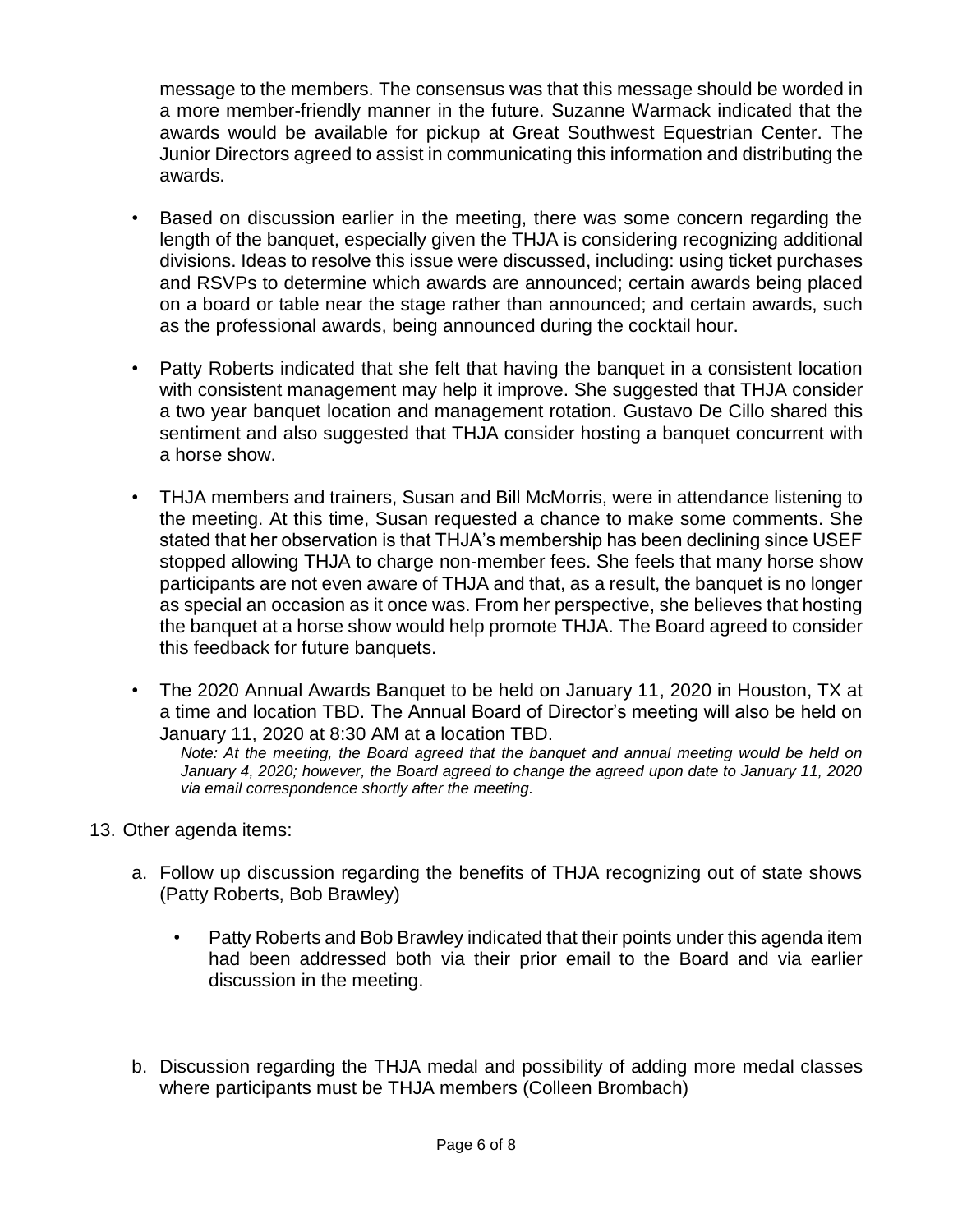- Colleen Brombach requested that the Board revisit the idea of THJA hosting a THJA Finals show similar to the USHJA Zone Finals. Bob Brawley indicated that he has spoken with Patrick Rodes about this idea and that Patrick is open to hosting a THJA Finals show.
- Colleen also stressed that she felt it was important to continue working to add THJA 2'6 and 3'0 medal classes to the THJA Medal. She suggested that THJA's Medal Finals could be hosted at the THJA Finals show. The group also revisited prior discussions regarding the recognition of year-end awards for equitation divisions.
- The ad hoc Outreach Committee agreed to add these items to its list of ideas to research in advance of the February 4<sup>th</sup> telephone conference.
- c. Discussion regarding THJA News advertising prices (Colleen Brombach)
	- Colleen Brombach and Bob Brawley expressed that while they are thrilled with the magazine, they are concerned that advertising prices may be a bit high. Colleen stated that she has found advertising opportunities with a higher distribution for lower prices. She agreed to provide information on these advertisers to Suzanne Warmack for comparison.
- d. Determination regarding Patrick Rodes' May show (Suzanne Warmack)
	- The facility at which Patrick Rodes is hosting his May 21 $st$  May 24 $th$  horse show needs him to move out by Sunday. As such, he is requesting THJA make an exception to its junior showing rule and allow juniors classes to be run on Friday.
	- Suzanne Warmack called for a vote to allow the exception. Stephen Lang, Gayle O'Rear, Gustavo De Cillo, Robert Yaffe, Katja Kallenberger, Colleen Brombach, Doug Brombach, and Suzanne Warmack voted in favor. Vicki Hunton and Patty Roberts voted against. Bob Brawley and Angeleah Cleek abstained. The exception was granted. Suzanne Warmack agreed to contact Patrick Rodes to get a written request for the exception.
- e. Discussion of items sent via email from a member (Suzanne Warmack)
	- Suzanne indicated that her points under this agenda item had already been addressed via discussion earlier in the meeting.
- f. Discussion regarding agenda setting (Colleen Brombach)
- g. Discussion regarding the recruitment of beginner riders (Colleen Brombach)
- h. Discussion regarding Board support (Colleen Brombach)
	- Colleen indicated that her points under these agenda items had already been addressed via discussion earlier in the meeting.
- i. Election of THJA Officers and Executive Committee members